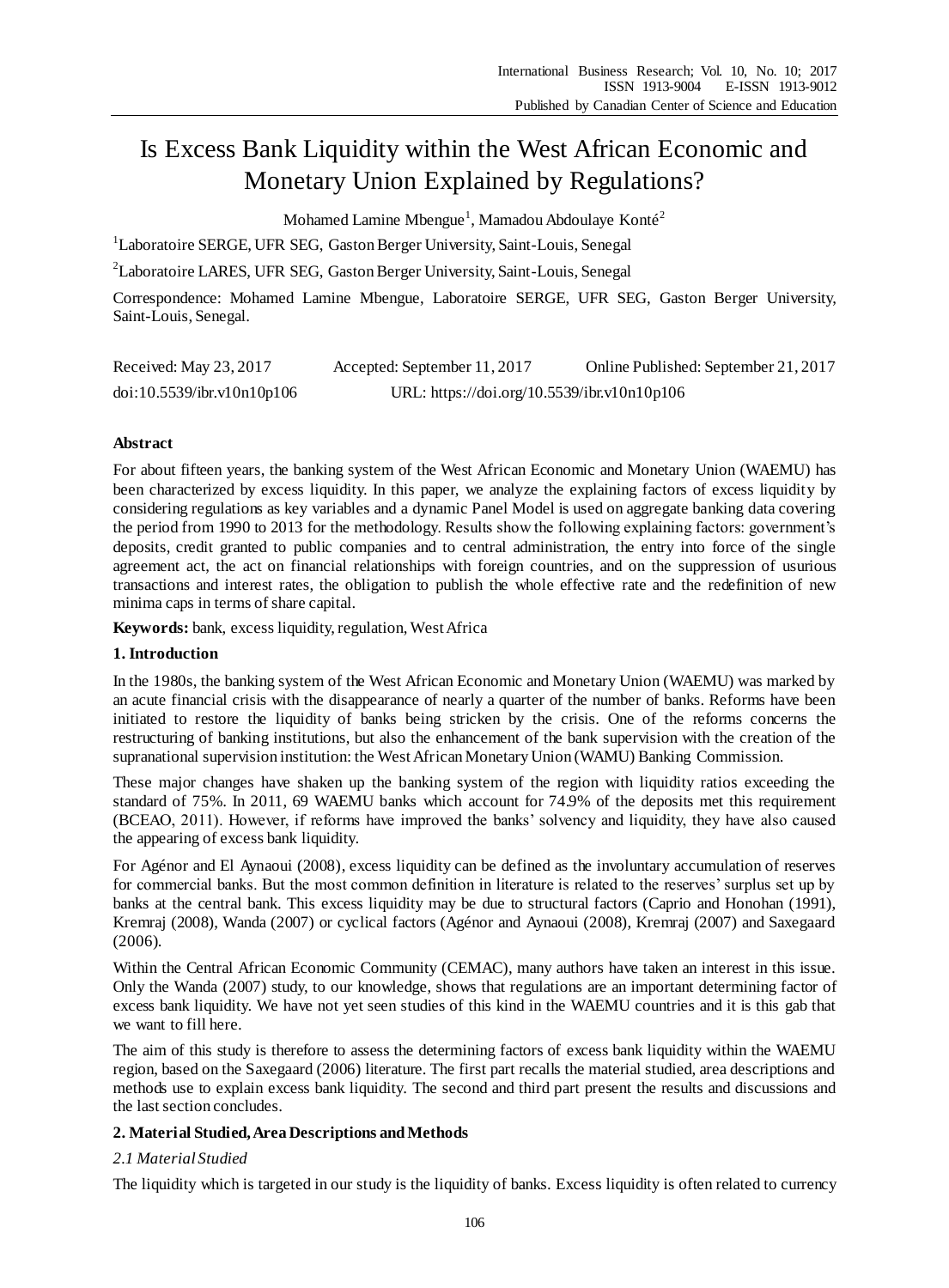or to bank. Excess bank liquidity corresponds to reserves' surpluses at the Central Bank. It is also defined as the holding of liquid assets beyond the authorized level Saxegaard (2006). Kremraj (2007, 2008) tackles this issue in the same way by defining excess liquidity as the set of liquid assets from which required reserves are subtracted. Required reserves refer to regulations whereby central banks require commercial banks to respect a minimum reserve ratio, Mankiw and Taylor (2011).

In the franc zone, excess liquidity is presented as a paradox insofar as it is not beneficial to the countries of this zone. Banks accumulate liquidity surplus whereas the economy is characterized by a very big need for funding. FOUDA-OWOUNDI (2009) gives a good review of the literature within the Central African Economic Community. This excess liquidity may be explained, as mentioned above, by structural or cyclical factors.

Structural factors include works by Caprio and Honohan (1991), Kremraj (2008), Guineau and Guillaumont (2007), Wanda (2007). For example, Wanda (2007) shows that the institutional framework may encourage banks to hold excess liquidity. In the case of Cameroon, he identifies two main factors explaining excess bank liquidity: they are among others, the risk of being controlled by the Central African Banking Commission (COBAC) and the resort to arbitration in the solving of commercial disputes. Hugon (1996) also shows that in Africa, one of the major difficulties in making medium and long-term loans remains the great risks of non-payment and embezzlement within the financial systems. For him, the institutional environment in which the financial systems operate suffers from the absence of law and jurisdiction which punish non-compliance with contracts.

Wanda (2007) shows also that the COBAC rigor in surveillance is a lever of excess bank liquidity in Cameroon and is the second most important explaining factor.

Caprio and Honohan (1991) show that structural adjustment reforms are an explaining factor for excess bank liquidity in the developing countries in the 1980s decade. According to both authors, these reforms led to the destruction of the information capital of the banks.

Kremraj (2008) shows that the oligopolistic nature of the banking system explains the high level of credit costs in Guyana. This situation discourages a major part of borrowers whereas at the same time treasury bills are issued at an interest rate higher than the expected minimum rate obtained through loans. The author also highlights the currency reserves' constraints. This explains why banks do not invest their excess liquidity in secure accounts abroad. Guérineau and Guillaumont (2007) support this idea by arguing that excess bank liquidity in the WAEMU region can be explained by the ban on banks to invest their excess liquidity abroad. For both authors, the accumulation of these reserves is due to the patrimonial management of the central bank which defines the investments' interests of these resources. The underdeveloped market structure is another explanation of excess bank liquidity.

On the other hand, the literature also provides explaining factors based on cyclical factors. For example, the devaluation of the Franc CFA in 1994 within the WAEMU countries had created a decline in credit and a rise in prices. Among the cyclical factors, there are uncertainties introduced by price volatility but also shocks on the capital with foreign countries. Agénor and El Aynaoui (2008) have shown that the increase in foreign direct investment flows in Morocco has supplied Bank liquidity. According to Saxegaard (2006), development aid flows may also affect the holding of surplus's reserves.

For Dollar and Hallward-Driemeier (2000) and Wyplosz (2005), banks may hold surplus reserves as a result of a decline in credit demand or an increase in the risk related to loans leading to adverse selection.

# *2.2 Area Descriptions*

Banking regulations includes all regulations applicable to credit institutions. It aims to guarantee their solvency, their liquidity, the protection of depositors and the security of the banking system in general. In the WAMU region, several authorities interfere to regulate this activity: the WAMU Council of Ministers which establishes the legal and regulation framework, the Central Bank which draws up prudential and accounting regulations and plays on its own a supervision role of the banking system and the Banking Commission which controls the organization and supervises banks and financial institutions.

Several dates mark the institutional change in this area. The act N°76-52 which governs banking regulations enters into force in April 1976. Then, the authorities set the minimum capital of banks: procedures for agreement, authorization and withdrawal in January 1977. In June 1987 this regulation requires the revision of the banks' share capital to 2.5 billion (in Senegal by decree n ° 87-808). The period from July 1987 to September 1990 marks the withdrawal of agreement for several banks. In June 1990, a new act governs banking regulations. This was done following the crisis in the banking system in the late 1980s and which has undermined the banking and financial system as a whole. For example, there have been about ten agreements' withdrawals, 27 bankruptcies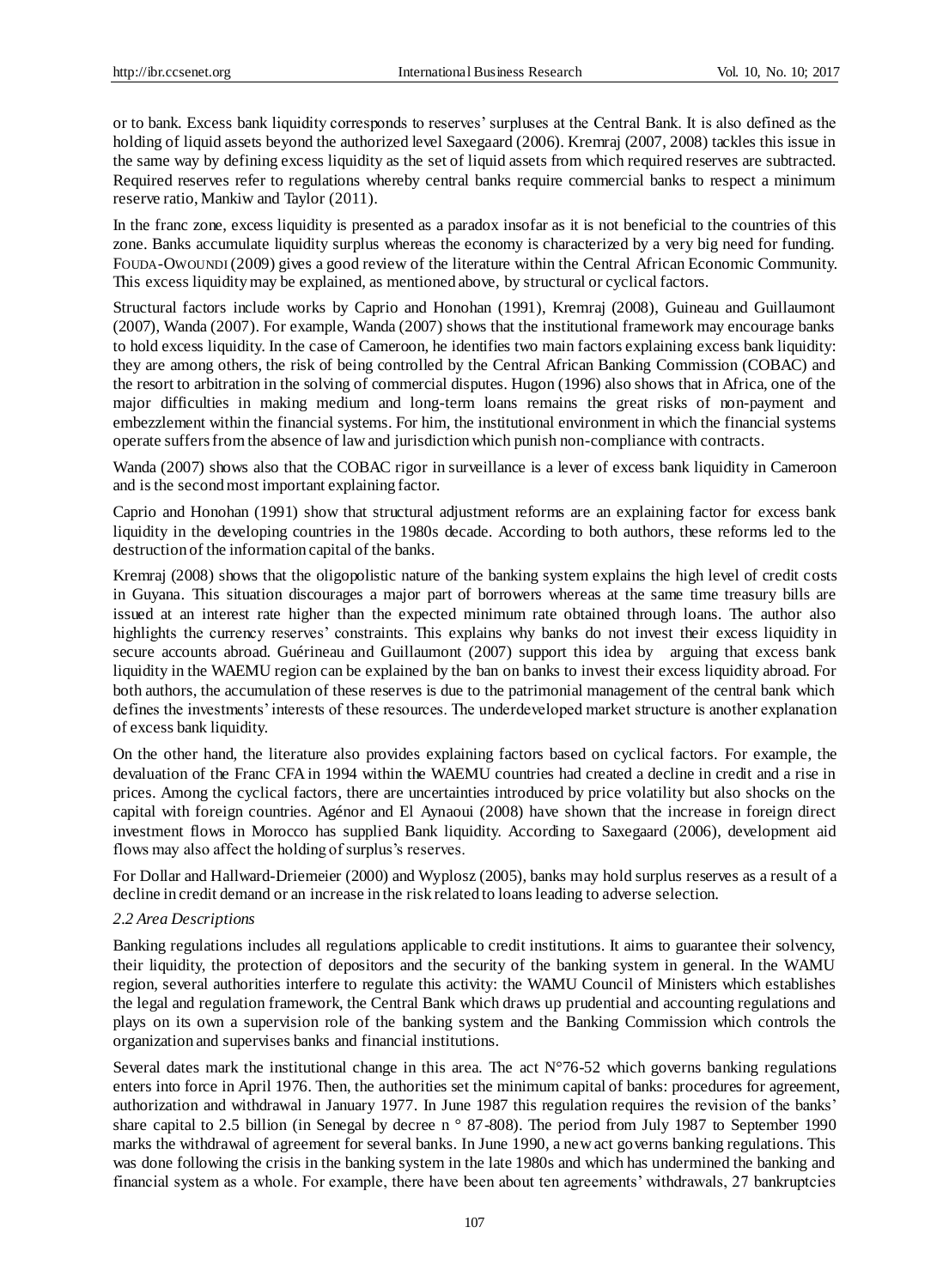including 15 State's banks. The purpose of the new Act is to tighten the conditions for the profession practice and to protect depositors and the system as a whole.

In June 1991 the classification agreements' act was introduced with the aim to bring the banks to have a quality portfolio but also to enable them to refinance themselves with the central bank. The old method was much more based on credits granted to the development sectors. In November 1995, the total actual loans' rate act was introduced. The year 1996 was marked by two major decisions: the entry into force of the new banking plan act and the adoption of the standard Law on Payment Instruments. In July 1998 the single agreement act came into force. January and April 1998 marked respectively the entry into force of a new act on financial relationships with foreign countries and the act on the suppression of usurious transactions and interest rates and the obligation to publish the usury rate.

In January 2000, the new prudential system of the banks entered into force. The year 2002 was marked by the act on banking promotion and the use of non-cash means of payment obliging any creditor to pay by check or by transfer whenever the amount to be paid reaches FCFA 100,000.

We note two major decisions in January 2010 and 2012, first, the increase of the banks' share capital to 5 billion FCFA and second another increase to FCFA 10 billion.

In January 2013, we firstly note a decrease in the medium and long-term employment coverage ratio with stable resources reduced to 50% from 75% previously, and secondly, the suppression of the portfolio structure ratio which obliged banks to hold in their credit portfolio at least 60% of files benefitting from classification agreements.

| <b>Dates</b>           | <b>Regulating decisions</b>                                                                                                                                                |
|------------------------|----------------------------------------------------------------------------------------------------------------------------------------------------------------------------|
| 09 April 1976          | Act $N^{\circ}$ 76-52 on Banking regulation                                                                                                                                |
| 23 September           | Setting the minima share capital of banks                                                                                                                                  |
| 1976                   | Agreement Procedure: authorization, withdrawal                                                                                                                             |
| <b>26 January 1977</b> | Creation of the Supervision Commission of Banks and Financial Institutions                                                                                                 |
|                        | This commission will be later replaced by the Banking Commission                                                                                                           |
| 22 June 1987           | Revision of the banks' share capital to 2.5 Billion (in Senegal by decree $N \circ 87-808$ )                                                                               |
| <b>July 1987to</b>     | Period marked by the agreement withdrawal of several banks (crisis of the WAEMU banking system)                                                                            |
| September 1990         |                                                                                                                                                                            |
| 26 June 1990           | New act N 90-06 on banking regulation                                                                                                                                      |
|                        | This follows the crisis which the banking system experienced during the late 1980s and which has undermined the                                                            |
|                        | banking and financial system as a whole. For example, there were about ten withdrawals. The new act aims to tighten                                                        |
|                        | the practice conditions of the profession and to protect depositors and the system as a whole.                                                                             |
| 24 April 1990          | Creation of the banking commission ratified in Senegal by Act N 90-19 of 26 June 1990                                                                                      |
| 03 June 1991           | Establishment of the classification agreements' regime (objective: to get the banks to have a quality portfolio but also to                                                |
|                        | allow them to refinance themselves with the central bank, the old method of refinancing with the central bank having                                                       |
|                        | shown its limits). The old method relied much more on loans to development sectors, banks would make false                                                                 |
|                        | statements in order to easily access the resources of the central bank.                                                                                                    |
| 7 November             | Introduction of the calculation of the total actual loans' rate                                                                                                            |
| 1995                   |                                                                                                                                                                            |
| 1st August 1996        | Entry into force of the new bank Accounts plan                                                                                                                             |
|                        | The accounting system that existed was one of the causes of bankruptcies.                                                                                                  |
|                        | The new system aims to harmonize practices at all banks but also to provide the authority with reliable data to control                                                    |
|                        | at any time the situation of banks.                                                                                                                                        |
| <b>28 August 1996</b>  | Act $N°96-13$ on the adoption of the standard Law on Payment Instruments                                                                                                   |
|                        | Check without provision/payment incident central file/payment incident adjustment                                                                                          |
| 3 July 1997            | Entry into force of the single agreement act                                                                                                                               |
| <b>8 January 1998</b>  | Act on financial relationships with foreign countries replaced by act N R09/98CM/WAEMU of 20 December 1998                                                                 |
| 17 April 1998          | Act on the suppression of usurious transactions and interest's rates and obligation to publish the usury rates                                                             |
| 1st January 2000       | Entry into force of the new banks' prudential system<br>Measure on the promotion of banking and the use of non-cash means of payment obliging any creditor to pay by check |
| 19 September<br>2002   | or by transfer when the amount to be paid reaches 100,000 FCFA.                                                                                                            |
| 1st January 2010       | Increase of the banks' share capital to 5 billion FCFA                                                                                                                     |
| 1st January 2012       | Increase of the banks' share capital to 10 billion FCFA                                                                                                                    |
| 1st January 2013       | decrease in the medium-term and long-term employment coverage ratio with stable resources reduced to 50% from                                                              |
|                        | 75% previously                                                                                                                                                             |
|                        | Removal of the portfolio structure ratio which obliged banks to hold in their credit portfolio at least 60% of records                                                     |
|                        | benefitting from classification agreements.                                                                                                                                |
| 1st January 2014       | Reduction of the bank usury rate from 18% to 15%                                                                                                                           |
|                        | $A_{\text{L}}$ $A_{\text{D}}$ $A_{\text{D}}$ $A_{\text{D}}$ $A_{\text{D}}$ $A_{\text{D}}$<br>$1.72 \pm 0.1 \pm 0.1 \pm 0.1$                                                |

Table 1. Summary of decisions on banking regulation in WAEMU countries

Source: Central Bank of the Western African States (BCEAO, 2012)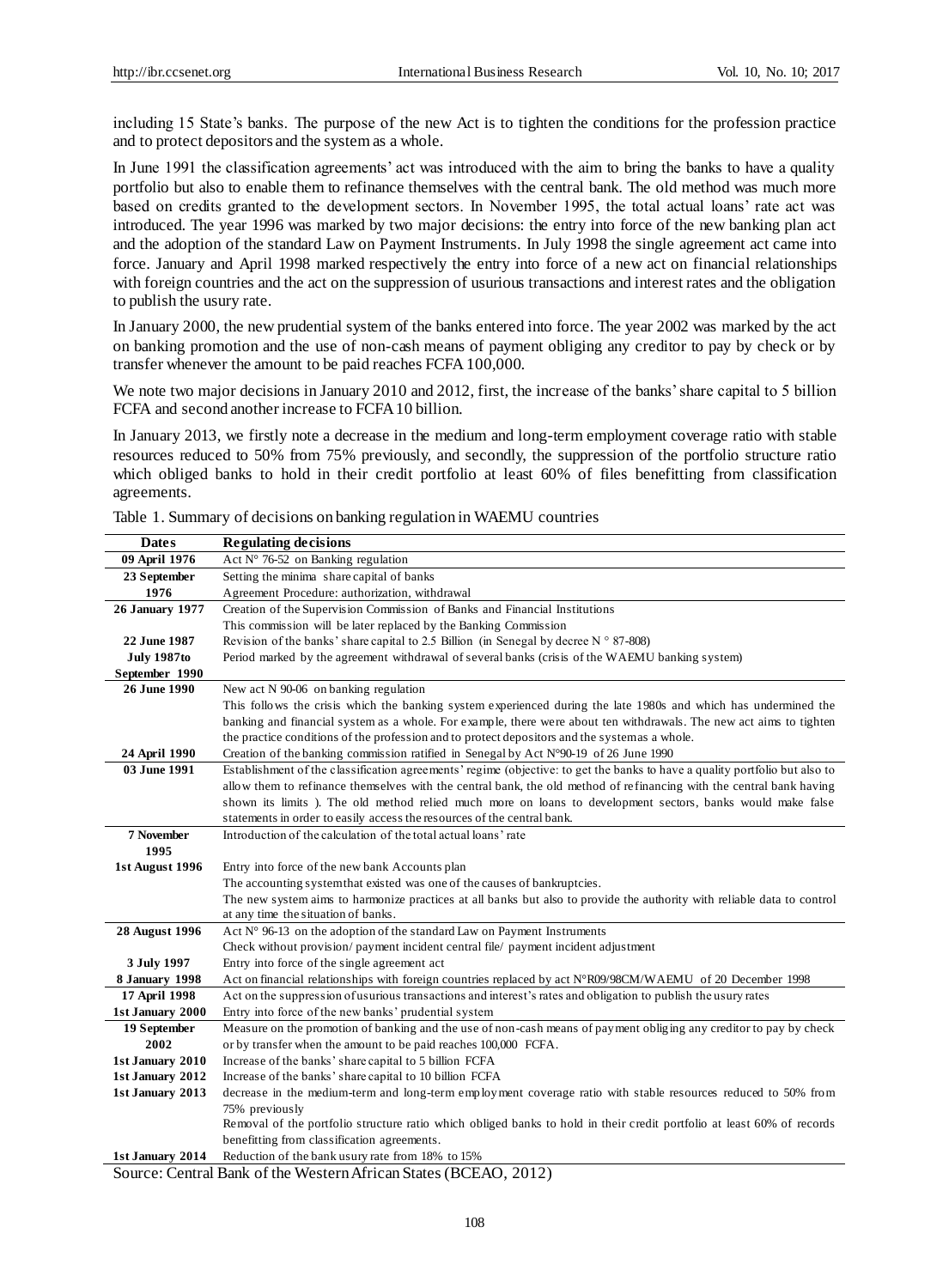# *2.3 Methods*

Our sample includes twenty-four (24) years of observation for each country from 1990 to 2013 with a total of 144 observations if we consider the six (6) countries in the panel data. We chose this observation period  $(1990-2013)$  for one main reason, which is the availability of data<sup>1</sup>. Indeed, considering our objective to explain the phenomenon of excess bank liquidity from banking and financial reforms, we should have started our study in the late 1970s (not all data available) when the restructuring of the banking system really began. This availability of data has always motivated us to limit ourselves to six countries within the WAEMU region: Benin, Côte d'Ivoire, Mali, Niger, Senegal and Togo. For the two other countries in the WAEMU region, namely Burkina Faso and Bissau Guinea, some data were not available.

Indeed, although we are interested in regulations, we must also integrate control variables that are supposed to have an impact on banking excess liquidity. For this reason, we focused on the Saxegaard (2006) literature to propose the following variables

- TxDegPort<sub>i,t</sub>: The gross rate of bank portfolio degradation of country i at date t. it measures the credit risk (compromised, doubtful and unpaid debts / Total of credits. It is in percentage and is supposed to have a positive impact on bank reserves' excess.
- TxCTC redit<sub>it</sub>: it measures the credit structure granted by banks of country i at date t. it is defined by the ratio between short-term credits and total credits to the economy. This rate is in percentage and has often a positive impact on the bank reserves' excess as it penalizes medium and long term investments.
- TxDebMoy<sub>i,t</sub>: the average debit rate of the banks of country i at date t in Percentage, to see whether it has a positive impact on banks reserves' excess as they disadvantage the credit demand.
- $TxDepGouv_{i,t}$ : The ratio between the State's deposits and the GDP of country i at date t in percentage. This ratio helps identify the positive impact on banks reserves' excess as they increase deposits.
- TxCredSP<sub>it</sub>: The ratio between the credits granted to the private sector and the GDP of country i at date t in percentage. It also helps to assess the negative impact on banks reserves' excess.
- $TxAEN$ : the ratio between the banks' net foreign assets and the GDP of country i at date t in percentage. It is supposed to have a negative impact on the banks reserves' excess as it reduces the banks' liquidity level.
- $TxPNG$ : the ratio between the government's position and the GDP of country i at date t.

It measures the credit granted to public companies and to central administration on the GDP in percentage. We expect a negative impact on the banks reserves' excess.

• Nine indicating variables I95,I96,I97,I98,I100,I102,I110,I112, I113 were introduced to find out the regulating measures which appeared respectively in 1995, 1996, 1997, 1998, 2000, 2002, 2010, 2012 and 2013. They take zero before the event (date) and one after the event.

The model estimation was made following several steps. In the first step, we used the stationarity test in Panel data by Im, Peseran and Shin (2003) (IPS) in order to determine the order of integration of all the variables. The results of these stationarity tests applied to the various variables are presented in Table 1. This table shows that the average debit rate of banks (TxDebMoy), the gross rate portfolio's degradation (TxDegPort), the ratio between short term deposits and the total TxCTCred and the ratio between the net government position and the GDP (TxPNG) are stationary in level that is to say integrated of order  $0$  (I(0)). For other variables namely reserves' excess (ResExc) which represent our dependent variable, the ratio of credits granted to the private sector on the GDP(TxCredSP), the ratio between the bank's net foreign assets and the GDP ((TxAEN) and the ratio of the State's deposits to GDP(TxDepGouv), we found that they are stationary in first difference that is to say integrated of order 1  $(I(1))$ . After the determination of the integration order, we use in the second step, a dynamic approach to estimate the impact of the various explaining variables by working either on their variables at level (case  $I(0)$ ) or on their differentiated variables (case  $I(1)$ ).

This gives the following model:

1

$$
ResExc_{i,t} = c_i + ResExc_{i,t-1} + \beta_1 TxDegPort_{i,t} + \beta_2 TxCTCredi_{i,t} + \beta_3 TxDebMov_{i,t} + \beta_4 TxDepGouv_{i,t} + \beta_5 TxCredSP_{i,t} + \beta_6 TxAEN_{i,t} + \beta_7 TxPNG_{i,t} + \gamma_1 I95_t + \gamma_2 I96_t + \gamma_3 I97 + \gamma_4 I98_t + \gamma_5 I00_t + \gamma_6 I02_t + \gamma_7 I10_t + \gamma_8 I12_t + \gamma_9 I13_t
$$

<sup>&</sup>lt;sup>1</sup>The data come from the site of the central bank of the states of west Africa (http://edenpub.bceao.int/)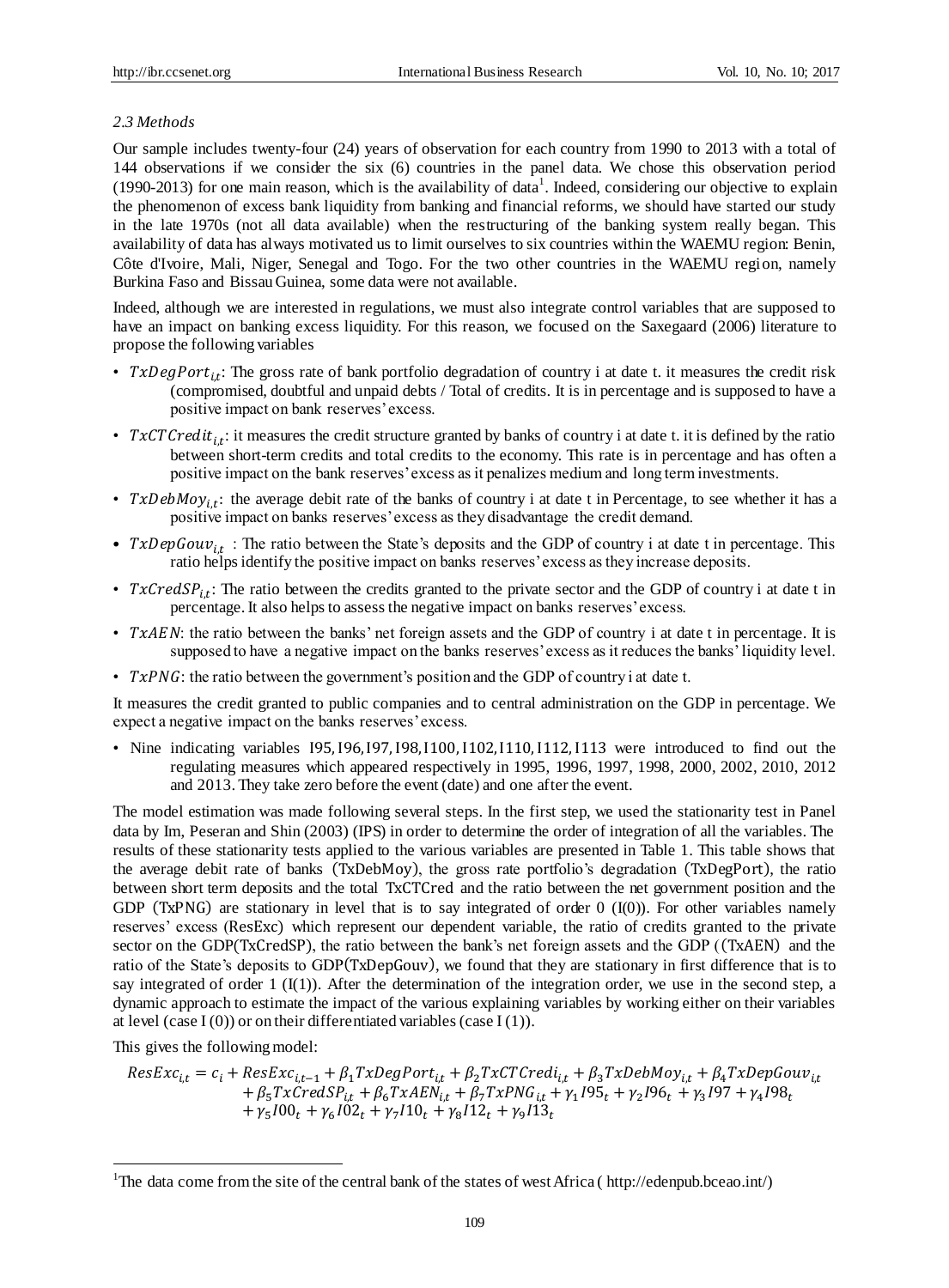In matrix form, it can be rewritten by considering two sets. The first set  $X_{i,t}$  contains the explaining variables depending on i and t and the second  $Z_t$  corresponds to regulation variables depending only on time t, which gives more simply

$$
ResExc_{i,t} = c_i + ResExc_{i,t-1} + {}^t \beta X_{i,t} + {}^t \gamma Z_t \tag{1}
$$

Where  $t_x$  means the transpose of the column vector x

The choice of the dynamic approach compared to the static approach is justified by the fact that the lag of the depending variable had a significant explaining power on the depending variable itself. Moreover, for the choice of the number of lags (of the depending variable), we find that a single one was enough to obtain an absence of autocorrelation at the level of the error terms and to validate the instruments used in the approach by Arellano and Bond (1991), in the other hand as shown in Table 4.

After the validation of the model specification, we show the results of the estimates obtained for the various explaining variables using the robust estimator of Arrelano and Bond (1991) and taking into account the presence of heterogeneity in the variance of the error terms of the dynamic panel model. This estimator helped to reduce quite considerably the variance of the various estimated parameters.

#### **3. Results**

The tables below show the results of the Stationarity tests with the different levels of significance (Table 2), the estimated parameters for the Dynamic Panel Model (Table 3) with post-estimation validation (Table 4).

| <b>Variables</b> | Level                      | <b>Stationarity</b> | <b>First Difference</b>  | <b>Stationarity</b>      |
|------------------|----------------------------|---------------------|--------------------------|--------------------------|
| ResExc           | 1,03                       | No                  | $-7,28$ (***)            | Yes                      |
| TxDegPort        | $-1,52(*)$                 | Yes                 |                          |                          |
| TxCTCred         | $-2,46$ (***)              | Yes                 |                          |                          |
| TxDebMoy         | $-3.96$ <sup>(***)</sup> ) | Yes                 |                          |                          |
| TxDepGouv        | 0,73                       | No                  | $-5.71$ (***)            | Yes                      |
| TxCredSP         | 2.92                       | N <sub>0</sub>      | $-5,28$ (***)            | Yes                      |
| <b>TxAEN</b>     | 0,15                       | N <sub>0</sub>      | $-5.71$ (***)            | Yes                      |
| <b>TxPNG</b>     | $-2,10(***)$               | Yes                 | $\overline{\phantom{0}}$ | $\overline{\phantom{0}}$ |

Table 2. Stationarity tests' results

*Note:* Symbols \*, \*\*, \*\*\* mean a significance of the test (Stationarity of some series) respectively at the cap of 10%, 5% and 1%

|  |  | Table 3. Results of the dynamic model estimates (1) |  |  |  |  |
|--|--|-----------------------------------------------------|--|--|--|--|
|--|--|-----------------------------------------------------|--|--|--|--|

Depending Variable: Reserves' excess

| Var. Explic      | coeffs     | variance | <b>T-Statist</b> | <b>Pvalue</b> |
|------------------|------------|----------|------------------|---------------|
| $ResExc(-1)$     | $-0.52$    | 0.018    | $-27.2$          | 0.000         |
| TxDegPort        | 11.46      | 201.4    | 0.06             | 0.95          |
| <b>TxCTCred</b>  | $-737.1$   | 201.3    | $-3.66$          | 0.000         |
| TxDebMoy         | 201.8      | 709.2    | 0.28             | 0.77          |
| <b>TxDepGouv</b> | 4675.9     | 2067.5   | 2.26             | 0.024         |
| TxCredSP         | $-646.4$   | 720.8    | $-0.90$          | 0.37          |
| <b>TxAEN</b>     | 2641.9     | 3324.5   | 0.79             | 0.42          |
| <b>TxPNG</b>     | $-161.1$   | 45.8     | $-3.52$          | 0.000         |
| <b>I95</b>       | 13459.9    | 8796.1   | 1.53             | 0.12          |
| I96              | $-391.8$   | 7101.3   | $-0.06$          | 0.95          |
| I97              | 9433.2     | 4081.8   | 2.31             | 0.020         |
| <b>I98</b>       | $-15188.9$ | 7330.9   | $-2.07$          | 0.038         |
| <b>IOO</b>       | 4296.6     | 6695.2   | 0.64             | 0.52          |
| I <sub>0</sub> 2 | 7256.8     | 4587.0   | 1.58             | 0.11          |
| 110              | $-20418.2$ | 16705.1  | $-1.22$          | 0.22          |
| <b>I12</b>       | 15667.9    | 6259.0   | 2.50             | 0.033         |
| 113              | 2866.6     | 7629.2   | 0.38             | 0.707         |
| constant         | 39111.1    | 16815.9  | 2.33             | 0.            |

*Note:* In bold, we highlighted those variables which had significant impact at least to 10%.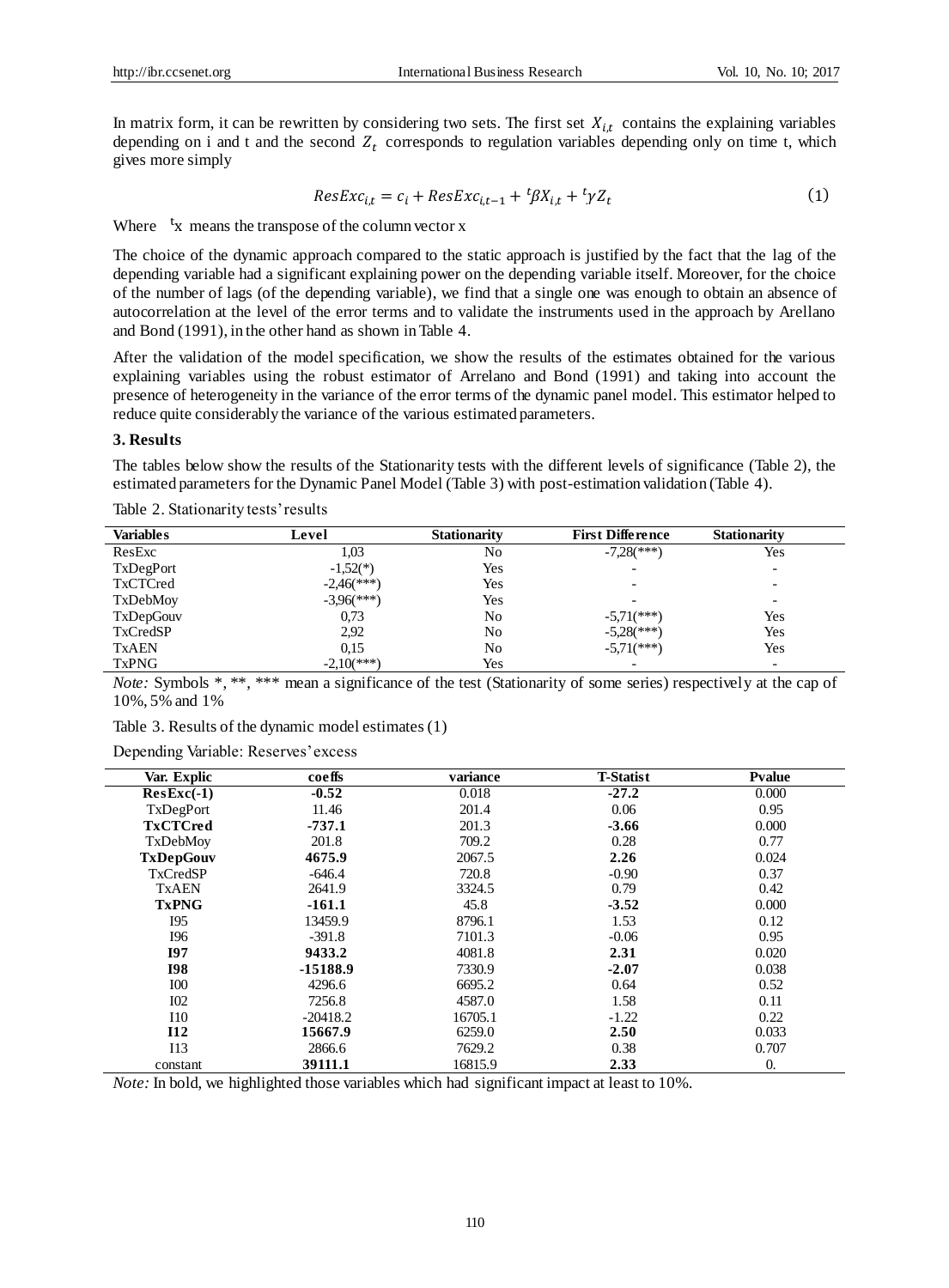| Arrelano-Bond(Autocorrelation) | lag 1     | lag 2       |
|--------------------------------|-----------|-------------|
| <b>Statistics</b>              | $-1,24$   | $-1,28$     |
| P-value                        | 0.21      | 0.19        |
| Sargan Test                    | Validy of | instruments |
| <b>Statistics</b>              | 96,19     |             |
| P-value                        | 0.71      |             |

#### Table 4. Tests of validation of the Dynamic Panel model

#### **4. Discussion**

The results show that excess bank liquidity is positively correlated with the ratio (government deposit / GDP) and the reforms of 1997 and 2012, namely the entry into force of the single agreement and the increase in the share capital of the banks to FCFA 10 billion. Credit institutions' activities have for a long time been limited within national borders. In view of the objective of creating a unified economic and financial space, it has proved essential to foster greater integration of the banking and financial markets by organizing the freedom to provide services throughout the whole Union's region. Banks and financial institutions already licensed and wishing to establish themselves in another Member State of the Union are exempt from any other agreement procedure to carry out their activities or to freely provide services in the other Member States, subject to obtaining an authorization. The 2012 reform on conditions concerns the redefinition of new minima caps in terms of share capital required for the creation of a credit institution. For all regulations, it is this 2012 reform which represents the most determining variable in the explanation of excess bank liquidity within the WAMU with a positive coefficient of 15667.9. This reform may constitute a hindrance for new banks which want to settle and thus reduce competition in the WAEMU banking system. This can result in high debit rates and in a decline in credit demand and then in excess liquidity.

State's deposits (TxDepGouv) are also a determining factor of excess bank liquidity in the WAMU with a positive coefficient (4675.9) meaning that an increase in deposits also increases excess bank liquidity. Credits granted to the private sector (TxCTCred) have a negative influence on excess bank liquidity which is confirmed by a negative coefficient (-737.1). The results also show that the ratio between the government's position and the GDP (TxPNG) has a negative impact (-161.1) on Excess bank liquidity. All these results are in line with economic theory. The Excess bank liquidity is also explained by the regulations that appear in 1998. Indeed, the reform of the act on Financial Relationships with foreign countries and replaced by the Regulation of 20 December 1998, and Act on the suppression of usurious transactions and interest rates and obligation to publish the usury rates (See Table 1) have reduced the Banks' excess Liquidity (-15188.9). These measures have reduced credit costs and at the same time increased credit demand.

#### **5. Conclusion**

The aim of this study is to highlight the explaining factors of the WAEMU excess bank liquidity. From a Dynamic Panel Model, it is shown that excess bank liquidity is explained by seven factors which are: 1- the excess liquidity level at the previous year t-1, 2 – State's deposits, 3- credit granted to public companies and central government, 4. the government's position, 5- Entry into force of the single agreement act in 1997, 6- the regulating character of the Central Bank of West African States (BCEAO in French), namely the 1998 reform on the act on Financial Relationships with Foreign countries replaced by the regulation of 20 December 1998 and the act on the suppression of usurious transactions and interest rates and the obligation to publish the usury rate. 7- The 2012 regulating decision on conditions regarding the redefinition of new minima caps in terms of share capital required for the creation of a credit institution.

The reform on financial relationships with foreign countries prohibit banks to place their funds abroad. As a consequence, this allowed the development of portfolio allocations in the WAEMU financial market. This development is accompanied by the creation in this market of undertakings for collective investment in transferable securities (UCITS), especially in mutual funds (Mutual Funds), enabling institutional investors (banks, insurance companies) to diversify their investments and to reduce their excess liquidity. At this rate, we hope this excess liquidity will tend to disappear in the years to come.

#### **Acknowledgements**

We would like to thank Mouhamadou Moustapha Sow who provided insight and expertise that greatly assisted the research, although he may not agree with all of the interpretations/conclusions of this paper.

#### **References**

Agénor, P. R., & El Aynaoui, K. (2008). Excess Liquidity, Bank Pricing Rules, and Monetary Policy. Centre for Growth and Business Cycle Research Discussion Paper Series 105, Economics, The Univeristy of